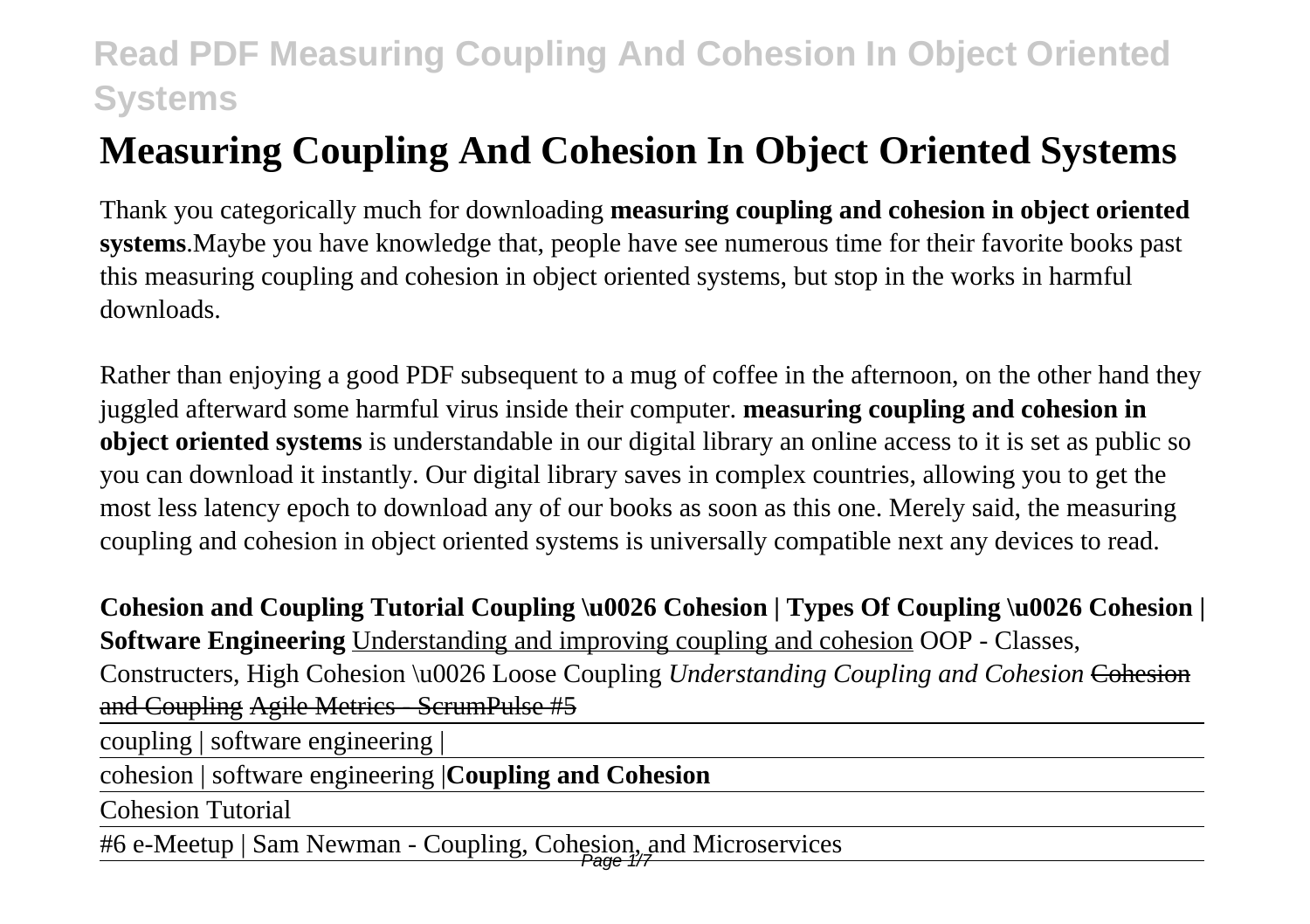Avoiding Microservice Megadisasters - Jimmy BogardCohesion and Adhesion **Principles Of Microservices by Sam Newman Four Distributed Systems Architectural Patterns by Tim Berglund** Cohesion with Cohesive Devices **GOTO 2017 • The Dehumanisation of Agile and Objects • James Coplien** Coupling And Cohesion | Core Java Interview Question What is cohesion and types of cohesion in hindi and English language by aayushi Saxena Getting started with Spring Cloud by Josh Long Learn Java Programming - Coupling Tutorial *Breaking Dependencies: The SOLID Principles - Klaus Iglberger - CppCon 2020* **YOW! 2013 Kevlin Henney - The SOLID Design Principles Deconstructed #YOW**

coupling and cohesionAutonomous microservices don't share data. Period - Dennis van der Stelt Core Design Principles for Software Developers by Venkat Subramaniam C++ Lesson 6 (Coupling \u0026) Cohesion Calling Functions) Coupling and Cohesion in Hindi #11 || Software Engineering || MCS034 || BCS051 || MCS014 GOTO 2018 • Uncoupling • Michael Nygard *Measuring Coupling And Cohesion In* Coupling: Coupling is the measure of the degree of interdependence between the modules. A good software will have low coupling. Types of Coupling: Data Coupling: If the dependency between the modules is based on the fact that they communicate by passing only data, then the modules are said to be data coupled. In data coupling, the components are independent to each other and communicating through data.

## *Software Engineering | Coupling and Cohesion - GeeksforGeeks*

Measuring Coupling and Cohesion In Object-Oriented Systems Abstract -As the role that software metrics in general and coupling in particular play with respect to maintain- ability of software products is widely accepted, current ap- proaches to handle coupling and / or cohesion in object- oriented systems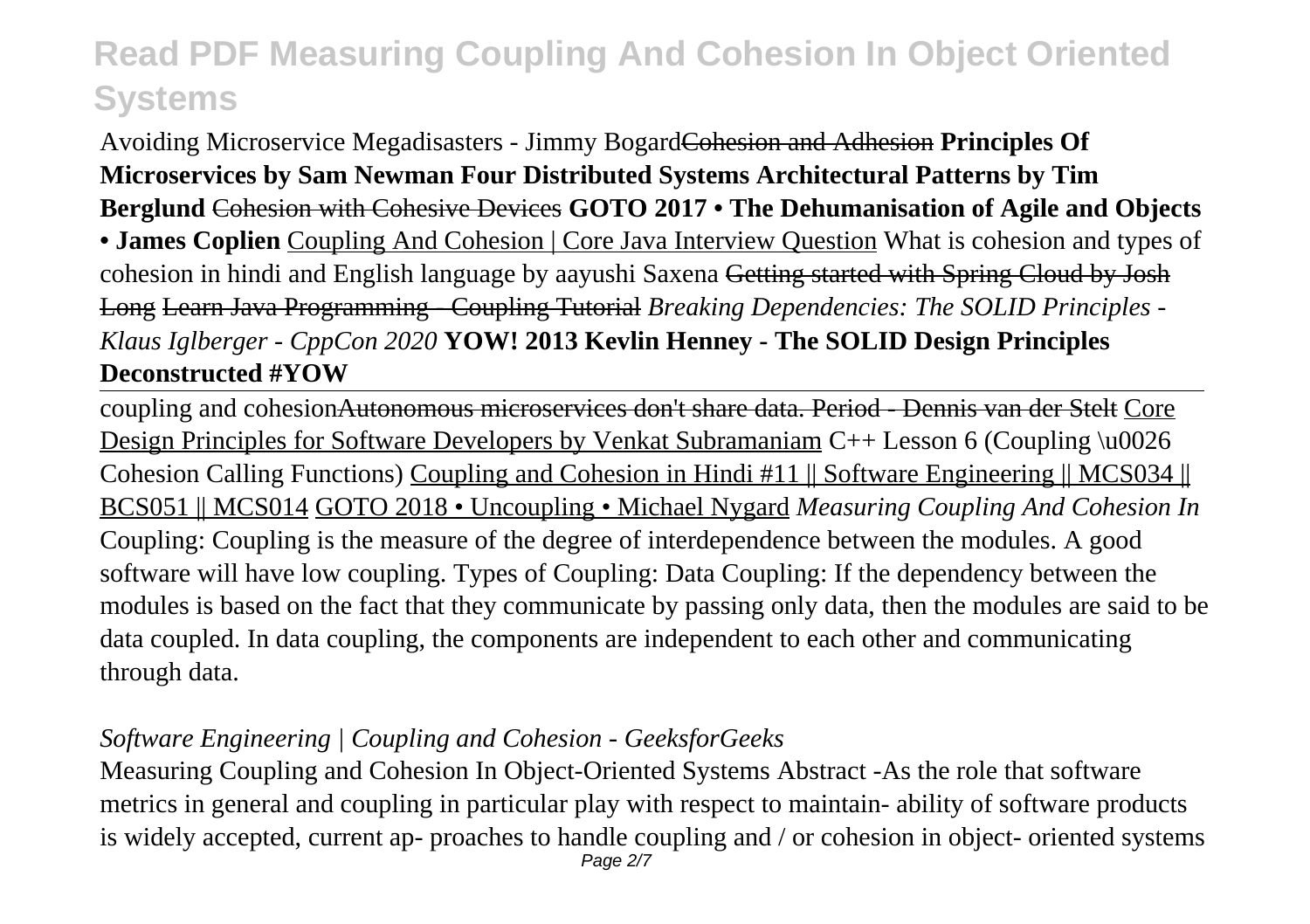## are evaluated.

## *Measuring Coupling and Cohesion In Object-Oriented Systems*

Abstract As the role that software metrics in general and coupling in particular play with respect to maintainability of software products is widely accepted, current approaches to handle coupling...

## *(PDF) Measuring coupling and cohesion in object-oriented ...*

Measuring coupling and cohesion: an information-theory approach Abstract: The design of software is often depicted by graphs that show components and their relationships. For example, a structure chart shows the calling relationships among components. Object oriented design is based on various graphs as well.

## *Measuring coupling and cohesion: an information-theory ...*

Coupling and Cohesion Module Coupling. In software engineering, the coupling is the degree of interdependence between software modules. Two modules that are tightly coupled are strongly dependent on each other. However, two modules that are loosely coupled are not dependent on each other. Uncoupled modules have no interdependence at all within them.

## *Software Engineering | Coupling and Cohesion - javatpoint*

In general, it has been shown that these metrics, measuring structural complexity, coupling, and cohesion, can be used to predict the fault-prone modules or the number of faults. Janes et al. [8] identify that coupling metrics such as Response Set for a Class (RFC) and Coupling Between Object classes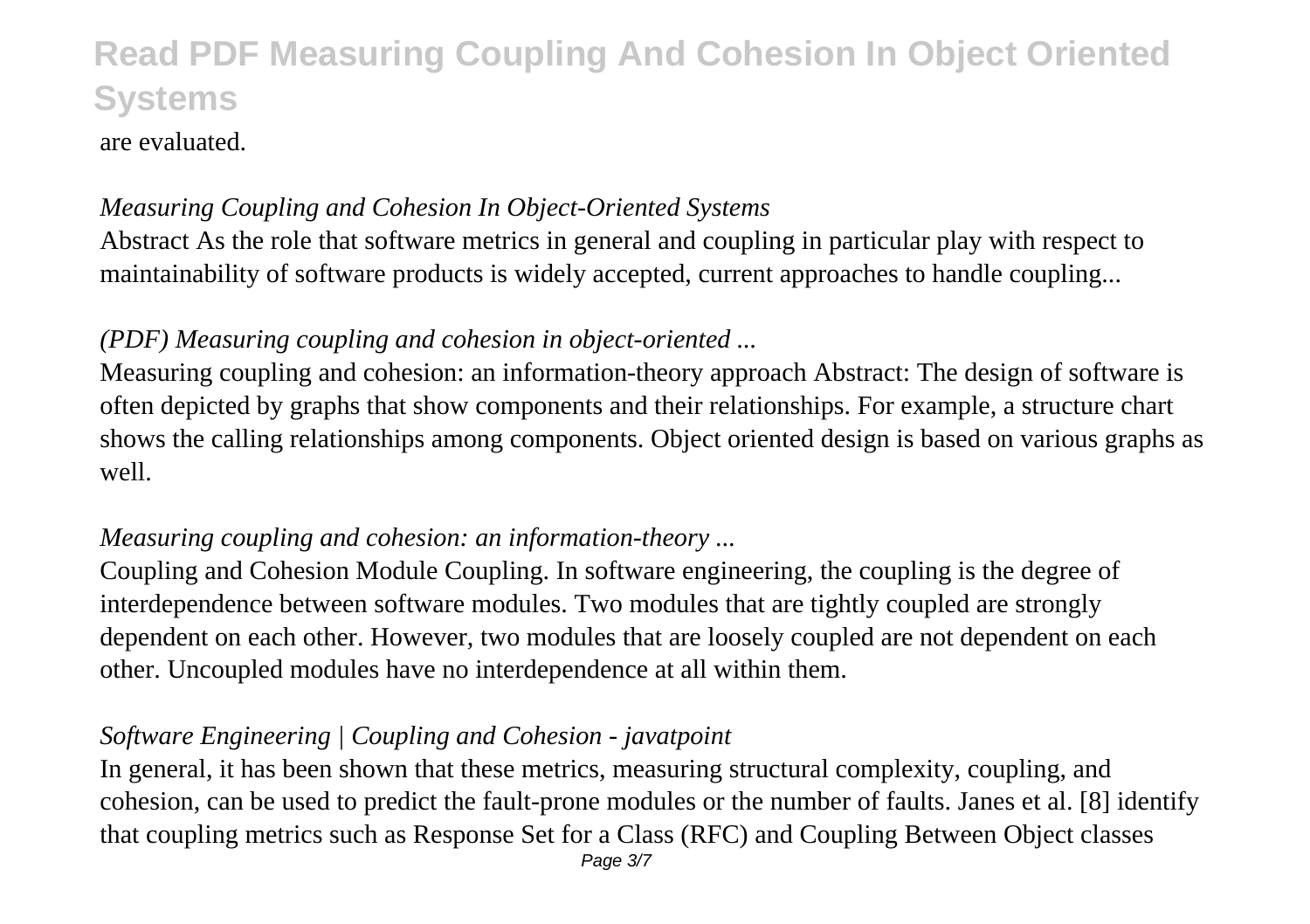(CBO) are Good fault predictors.

### *Using complexity, coupling, and cohesion metrics as early ...*

...metric : LCOM4 (Lack Of Cohesion Methods) to measure how cohesive classes are. Interpreting this metric is pretty simple as value 1 means that a class has only one responsibility (good) and value X means that a class has probably X responsibilities (bad) and should be refactored/split. There is not any magic here, only common sense.

## *Are There Metrics For Cohesion And Coupling? - Software ...*

Functional cohesion: The module is said to possess the functional cohesion when the different elements of the module are collaboratively executed to achieve single function. Definition of Coupling. Coupling is the term used for representing the extent of interdependence between the modules existing in a software. If the massive amount of data is exchanged between the modules, then they are considered as interdependent.

## *Difference Between Cohesion and Coupling (wih Comparison ...*

This paper proposes related information theory-based measures of coupling and cohesion of a module. These measures have the properties of module-level coupling and cohesion defined by Briand, Morasca and Basili (1997, 1999) . We define cohesion of a module in terms of intra-module coupling, normalized to between zero and one.

#### *Measuring coupling and cohesion of software modules: an ...* Page 4/7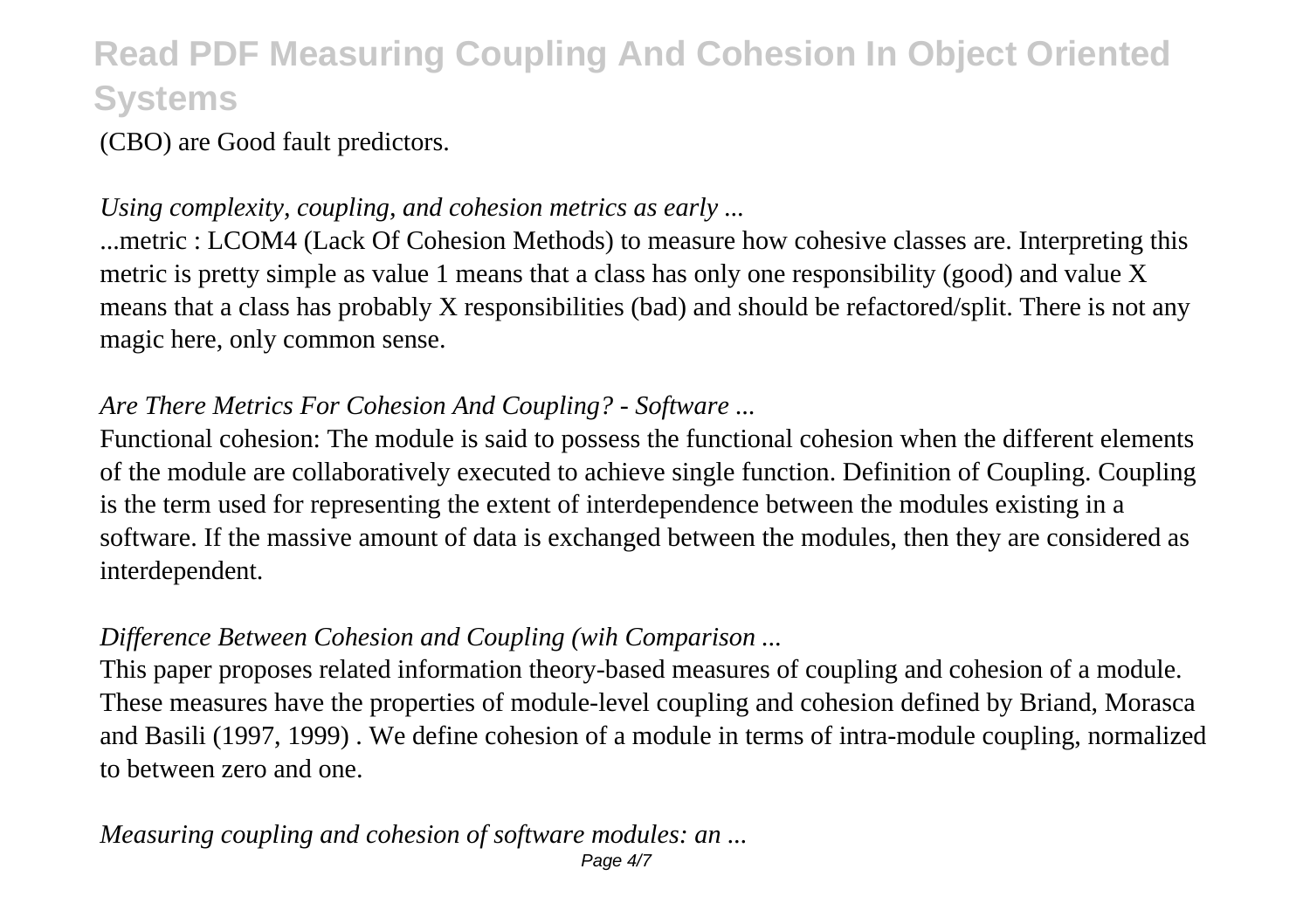Measuring Coupling and Cohesion in Object-Oriented Systems (1995) A Unified Framework for Coupling Measurement in Object-Oriented Systems. The increasing importance being placed on... A Unified Framework for Cohesion Measurement in ObjectOriented Systems. The increasing importance being placed on... ...

## *CiteSeerX — Citation Query Measuring Coupling and Cohesion ...*

Coupling and Cohesion The term coupling is used to measure the relative inter- dependency between various classes as one class has the link with another class. While on the other hand cohesion is defined as the strength of the attributes inside the class which means how the attributes are linked inside the class.

### *Impact of Coupling and Cohesion in Object-Oriented Technology*

Coupling is the measure of how dependent your code modules are on each other. Strong coupling is bad and low coupling is good. High coupling means that your modules cannot be separated. It means...

### *Coupling and Cohesion - Better Programming - Medium*

A subsystem's cohesion, on the other hand, characterizes its internal interdependencies. When used in conjunction with other attributes, measurements of a subsystem's coupling and cohesion can...

### *Measuring Coupling and Cohesion of Software Modules: An ...*

Using the object coupling measure (CBO) as an example, it is shown that failing to establish a sound empirical relation system can lead to deficiencies of software metrics. Similarly, for the object-oriented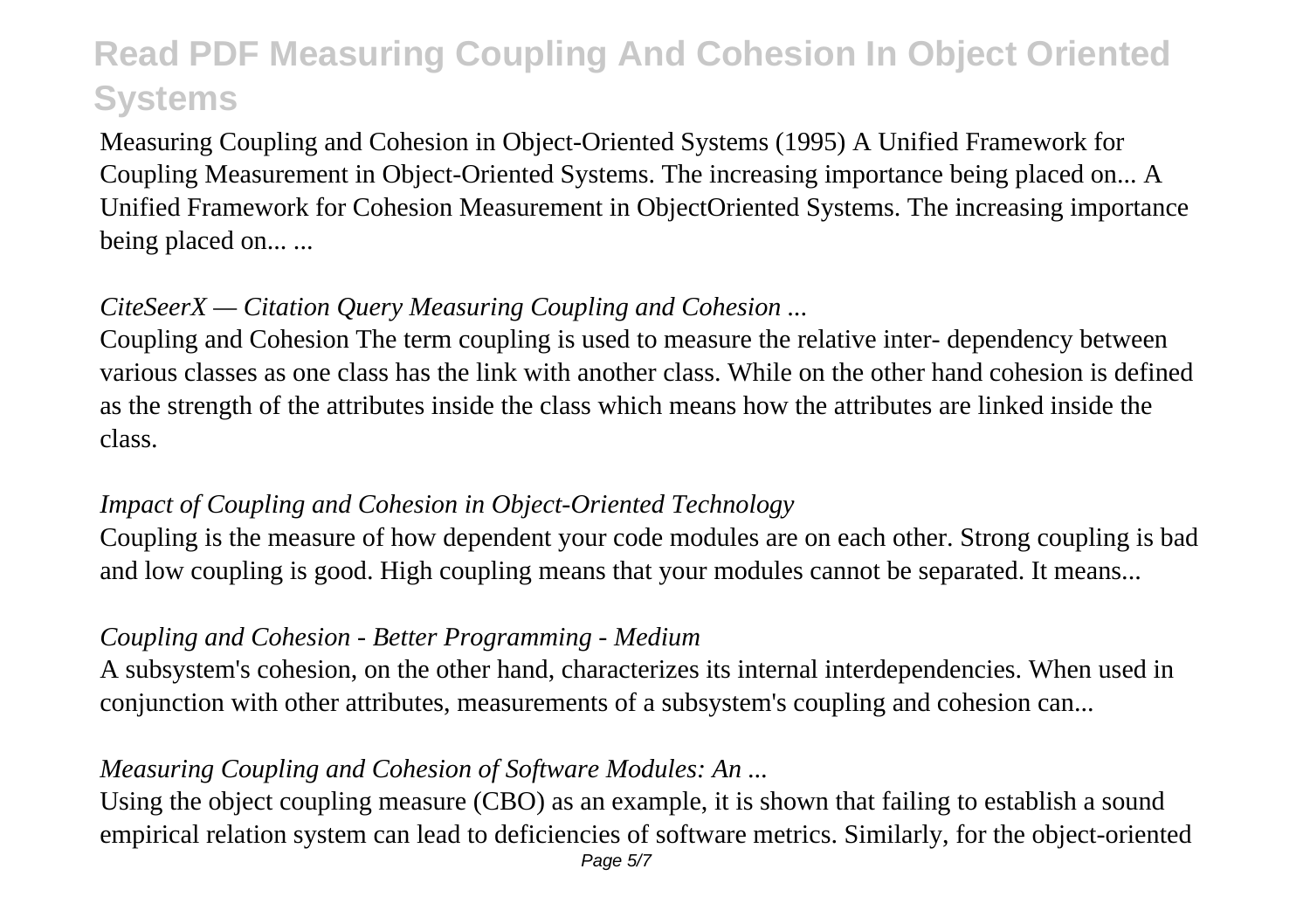cohesion measure (LCOM) it is pointed out that the issue of empirical testing the representation condition must not be ignored, even if other validation principles are carefully obeyed.

### *CiteSeerX — Citation Query Measuring Coupling and Cohesion*

Tight class cohesion  $TCC = NDC/NP$  Loose class cohesion  $LCC = (NDC+NIC)/NP$ . TCC is in the range 0..1. LCC is in the range 0..1. TCC<=LCC. The higher TCC and LCC, the more cohesive the class is. What are good or bad values? According to the authors,  $TCC<0.5$  and  $LCC<0.5$  are considered noncohesive classes. LCC=0.8 is considered "quite cohesive".

### *Project Metrics Help - Cohesion metrics*

This is leading to an increase in the development of metrics for measuring the properties of software such as coupling, cohesion or inheritance that can be used in early quality assessments. Quality models that explore the relationship between these properties and quality attributes such as fault proneness, maintainability, effort or productivity are needed to use these metrics effectively.

## *Measuring the Coupling and Cohesion of an Object-Oriented ...*

Measuring coupling and cohesion in object-oriented systems. October 1995. ... At each level, measures are identified that account for the cohesion and coupling aspects of the system. Users of OO ...

## *(PDF) Measuring Coupling in Object-Oriented Systems*

Measuring coupling and cohesion in object oriented systems" (1995) by M Hitz, B Montazeri Venue: Proceedings of the Int. Symposium on Applied Corporate Computing, Add To MetaCart. Tools. Sorted Page 6/7